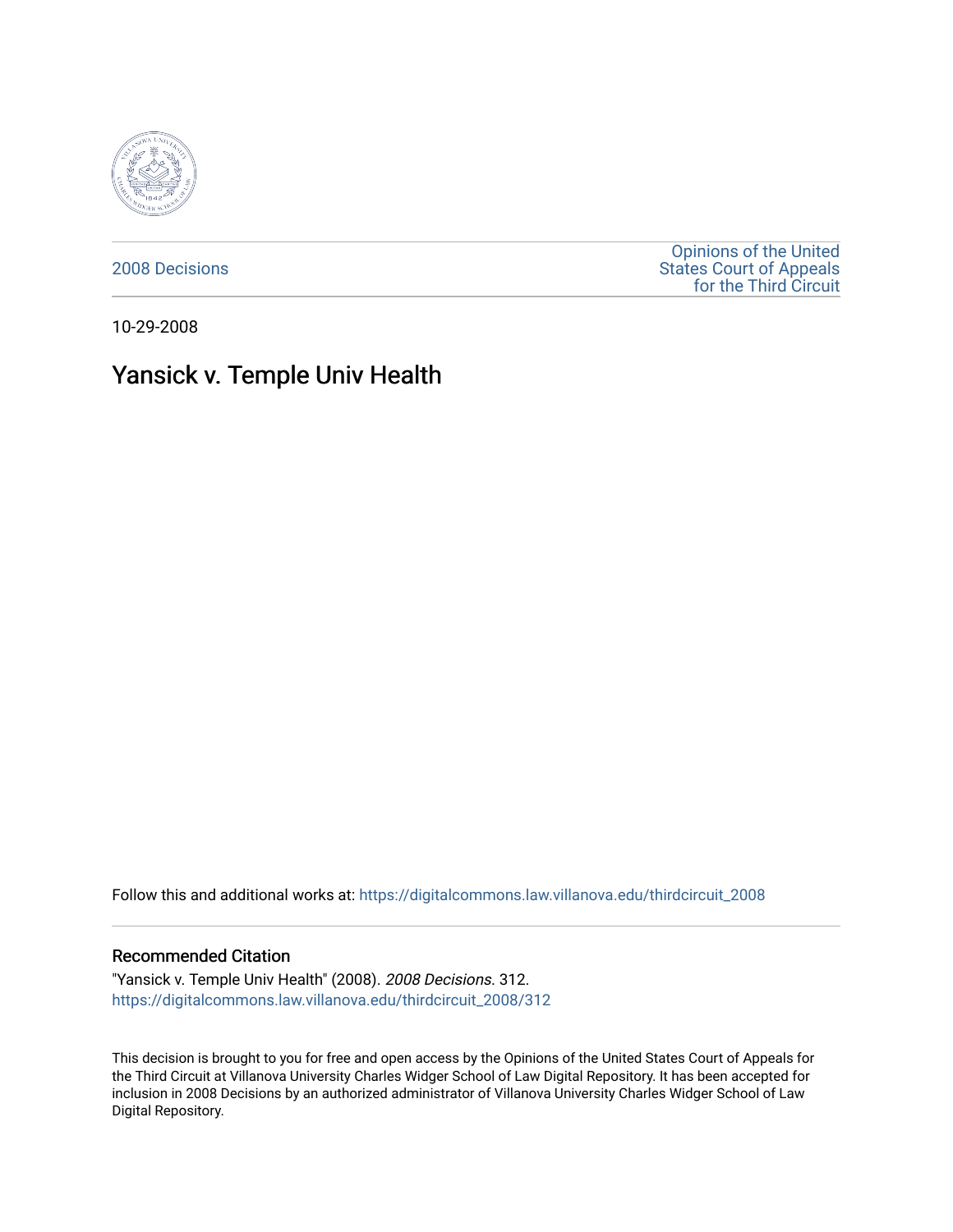#### **NOT PRECEDENTIAL**

# UNITED STATES COURT OF APPEALS FOR THE THIRD CIRCUIT

 $\overline{a}$ 

 $\overline{a}$ 

 $\overline{a}$ 

 $\overline{a}$ 

 $\overline{a}$ 

 $\overline{a}$ 

 $\overline{a}$ 

No. 06-4226

## JAMES YANSICK,

Appellant

v.

TEMPLE UNIVERSITY HEALTH SYSTEM; TEMPLE EAST, INC.; NORTHEASTERN HOSPITAL; JOHN DOES 1-10, Fictitious Individuals and Entities

On Appeal from the United States District Court for the Eastern District of Pennsylvania (D.C. Civil No. 04-cv-04228) District Judge: Hon. J. Curtis Joyner

Submitted Pursuant to Third Circuit LAR 34.1(a) October 21, 2008

BEFORE: SMITH and COWEN , Circuit Judges and THOMPSON\*, District Judge

(Filed: October 29, 2008)

#### OPINION

<sup>\*</sup>Honorable Anne E. Thompson, Senior United States District Judge for the District of New Jersey, sitting by designation.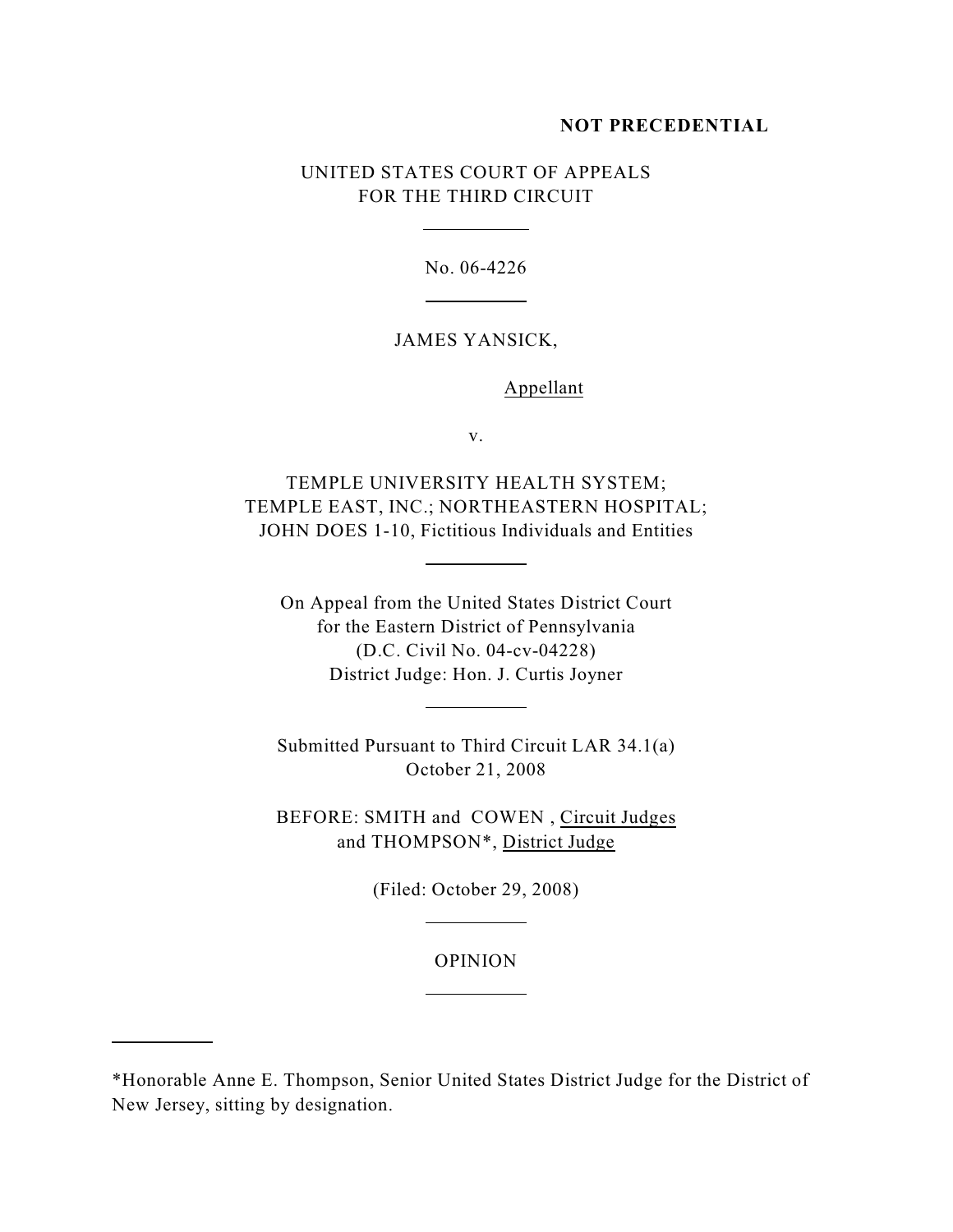### COWEN, Circuit Judge.

Appellant James Yansick appeals from the order of the United States District Court for the Eastern District of Pennsylvania granting the motion for summary judgment filed by Appellee Temple East, Inc. d/b/a Northeastern Hospital ("Temple East"). We will affirm.

I.

Yansick was hired by Temple East in September 2001 as a full-time respiratory therapist. His employment was governed by a collective bargaining agreement, as well as by the Northeastern Hospital Work Rules ("Work Rules"). The Work Rules provide for a progressive system of discipline to address excessive absenteeism, ranging from general counseling to termination. Pursuant to Work Rule 2(d), fourteen or more "Incidents of Absence" during a single fiscal year will result in the employee's termination. (A53.) Work Rule 2(d) further states that "four (4) or more consecutive days of absence will be counted as four (4) Incidents of Absence." (Id.) On the other hand, excused absences and absences taken as part of approved Family and Medical Leave Act ("FMLA") or workers compensation leave are not counted as Incidents under the Work Rules.

Since the start of his employment, Yansick was absent from work on a number of occasions. Temple East did not treat several of these absences as Incidents for purposes of Work Rule 2(d). However, it ultimately concluded that he incurred seventeen Incidents of Absence over the course of the 2002 fiscal year, which began on July 1,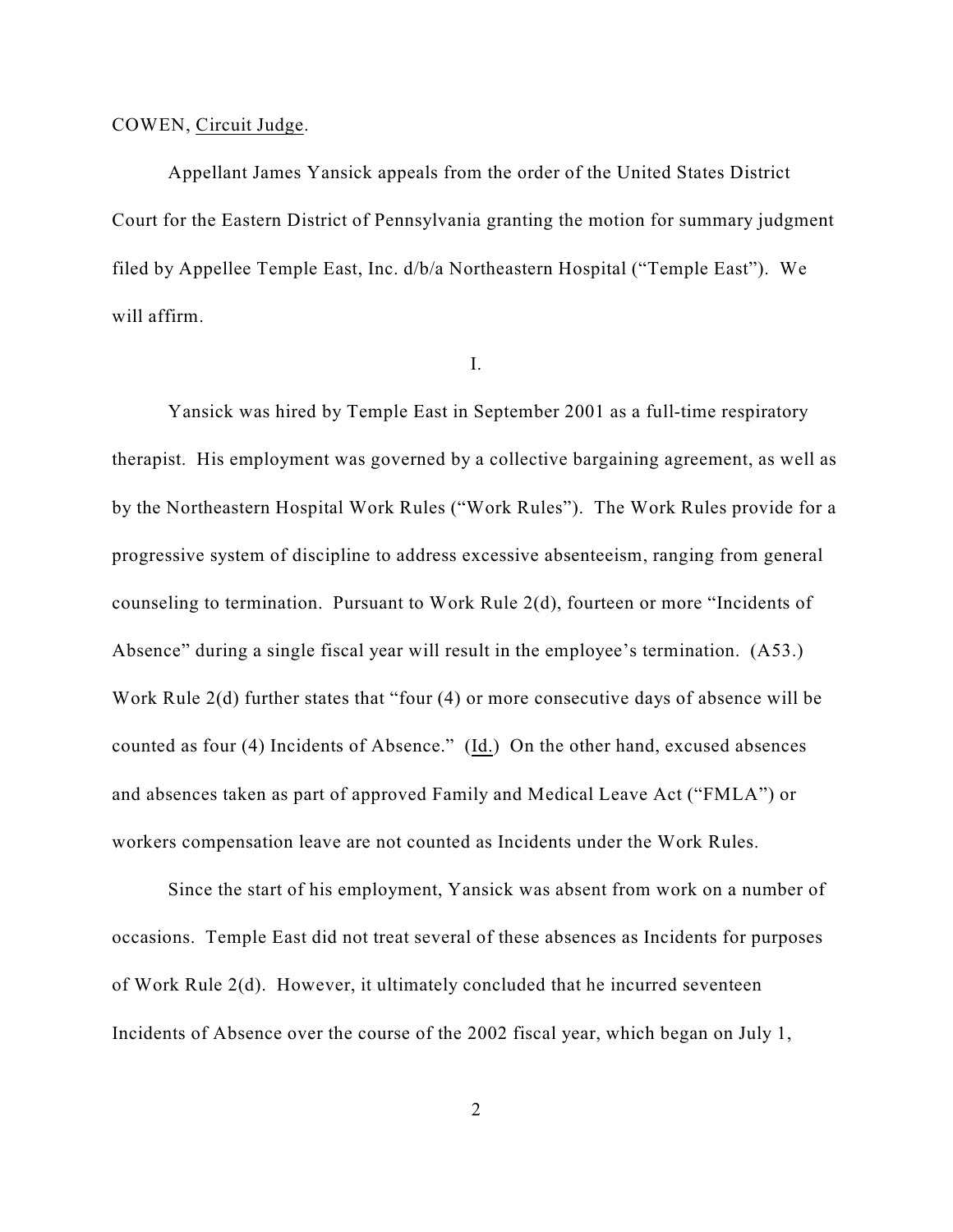2002. In March 2003, Temple East terminated Yansick for excessive absenteeism pursuant to Work Rule  $2(d)$ .<sup>1</sup>

Yansick then filed the current action in the District Court, alleging that Temple East violated the  $FMLA<sup>2</sup>$  Following discovery, Temple East moved for summary judgment. The District Court granted the summary judgment motion and dismissed the complaint. In a thorough Memorandum, it found that there was no genuine issue of material fact as to whether Yansick suffered any prejudice on account of Temple East's alleged interference with his FMLA rights. The District Court subsequently denied Yansick's motion for reconsideration.

Yansick then filed a timely notice of appeal. He also filed a pro se motion with this Court to seal the entire case, and Temple East then submitted an opposition to his motion.

II.

The FMLA requires employers to provide unpaid family and medical leave to employees and prohibits interference with an employee's rights under the Act."<sup>3</sup> See 29

 $\frac{1}{1}$  According to the termination notice, "there is also an issue of unexcused absenteeism that would warrant the same result – termination." (A497.) Termination on such grounds is governed by Work Rule 2(a).

 $^2$  He also named Temple University Health System and John Does 1-10 as defendants. Any claims against the health system were subsequently dismissed by stipulation.

<sup>&</sup>lt;sup>3</sup> The District Court exercised jurisdiction over this matter pursuant to 28 U.S.C. § 1331, and we likewise have appellate jurisdiction under 28 U.S.C. § 1291. We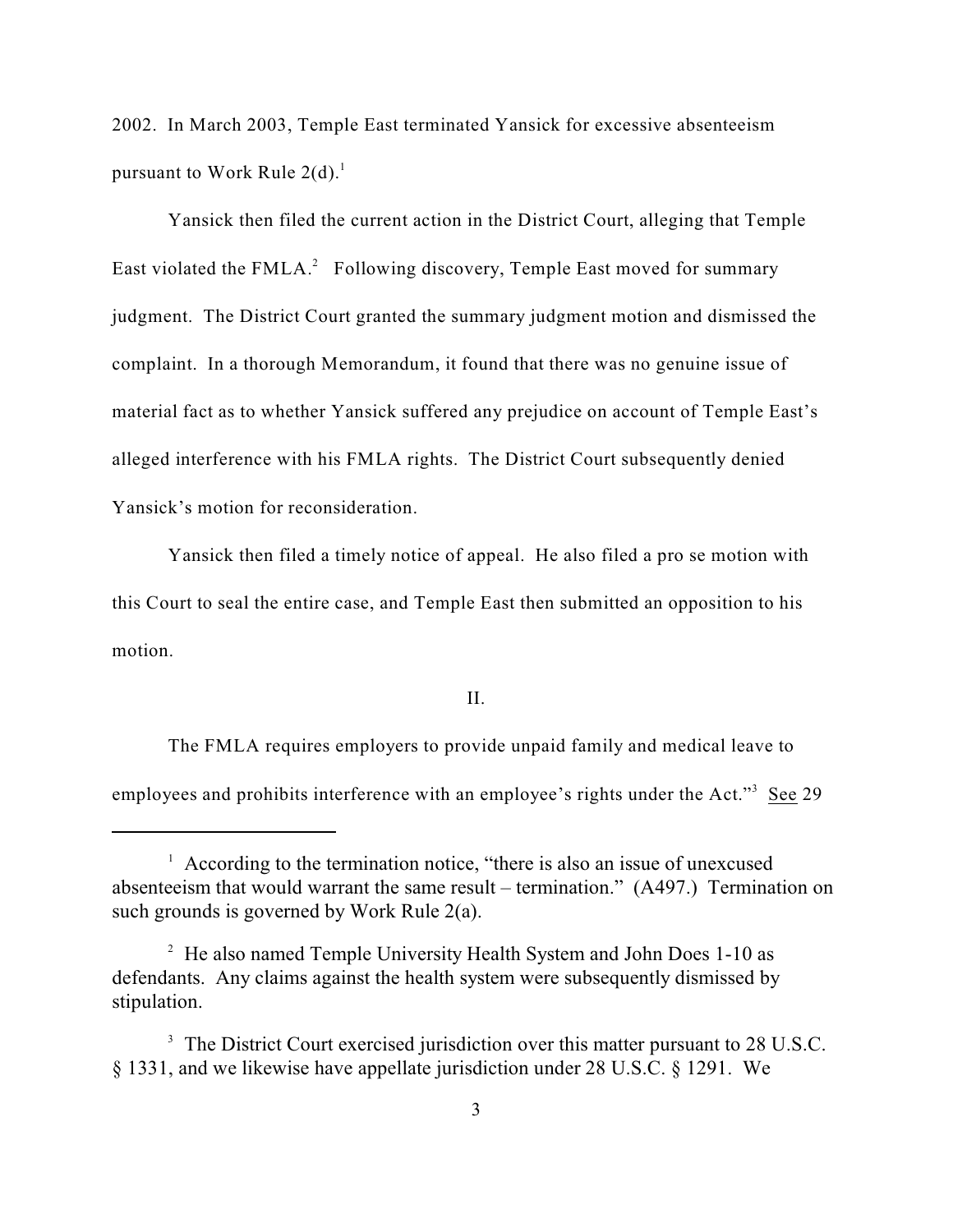U.S.C. § 2615(a). As the District Court noted, an employee like Yansick must show that the employer's alleged interference resulted in prejudice. See, e.g., Conoshenti v. Pub. Serv. Elec. & Gas Co., 364 F.3d 135, 142-46 (3d Cir. 2004). Yansick has cited the Middle District of Tennessee ruling in Brannon v. Oshkosh B'Gosh, Inc., 897 F. Supp. 1028 (M.D. Tenn. 1995), in support of his claim of prejudice. The District Court here appropriately construed Brannon as finding "that a termination would be invalid if a plaintiff can show that enough of the relevant absences were FMLA-protected that he or she should not have been subject to termination or excluded from reinstatement." (A28.) It then found that only two Incidents of Absence were arguably covered by the FMLA. Because there were fifteen other Incidents of Absence and Work Rule 2(d) expressly authorizes termination for fourteen or more Incidents, $4$  the District Court ultimately determined that "Plaintiff cannot establish that he was terminated in violation of the FMLA." (A41.)

The District Court refused to consider in its prejudice analysis whether the other

exercise plenary review over the District Court's summary judgment ruling and apply the same legal standard that the District Court should apply. See, e.g., Curley v. Klem, 298 F.3d 271, 276 (3d Cir. 2002). We therefore may affirm an order granting summary judgment if it appears that there is no genuine issue of material fact and that the moving party is entitled to judgment as a matter of law. See, e.g., id.

<sup>&</sup>lt;sup>4</sup> As Temple East points out, the District Court incorrectly stated in its analysis that the Work Rules "provide that employees accumulating fifteen or more absences are subject to termination." (A28.) It appears uncontested that the actual threshold for termination under Work Rule 2(d) is *fourteen* Incidents. In fact, the District Court quoted the applicable language of the Work Rule in the factual background section of its memorandum.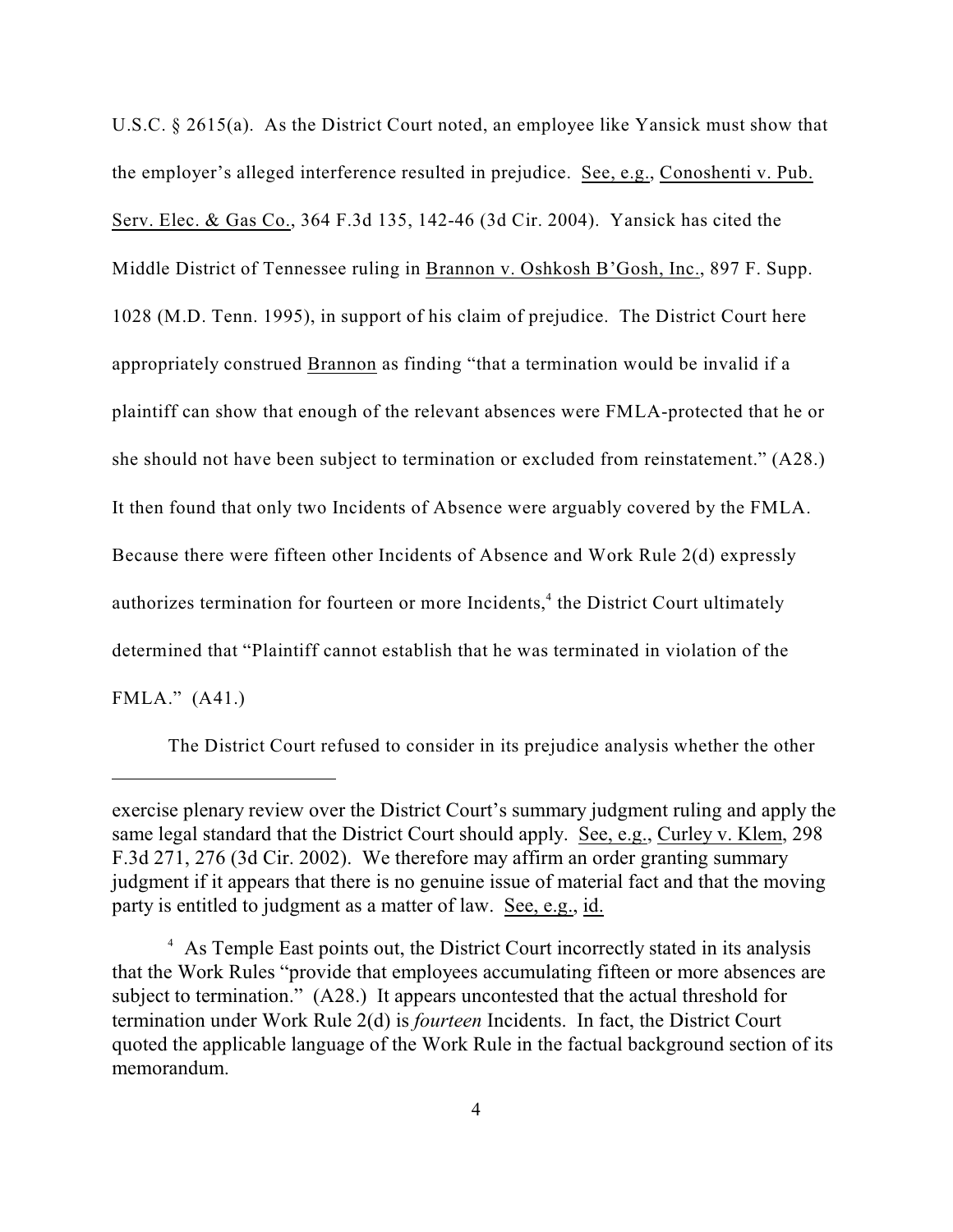Incidents of Absence were appropriately counted against Yansick pursuant to Temple East's own policies. On appeal, Yansick argues that the District Court thereby committed reversible error. He claims that his absence on October 7, 2002 should not have been considered an Incident of Absence because his supervisor told him to report to the Northeastern Hospital Industrial Health Center ("IHC") for medical treatment and the supervisor subsequently coded the absence as excused on his attendance report. Yansick further asserts that his consecutive absences on November 20, 2002 and November 21, 2002 should have been considered together as a single Incident of Absence under the language of Work Rule 2(d). After excluding the two absences allegedly covered by the FMLA, Yansick's analysis appears to result in only thirteen Incidents of Absence, one below the threshold for termination. Nevertheless, we must ultimately reject Yansick's theory of prejudice as without merit.

According to the District Court, "the question of whether any or all of the absences at issue should have been 'excused' under any policy or law other than the FMLA is not relevant." (A28 n.23.) On the contrary, "Plaintiff can only recover for violation of the FMLA if he could have taken FMLA leave in lieu of the absences that resulted in his termination." (Id.) Yansick fails to claim on appeal that he "could have taken FMLA leave" on any of the three days mentioned in his brief, and he instead asks this Court to consider whether Temple East properly applied its own Work Rules with respect to absences not covered by the federal statute. However, a federal court generally does not

5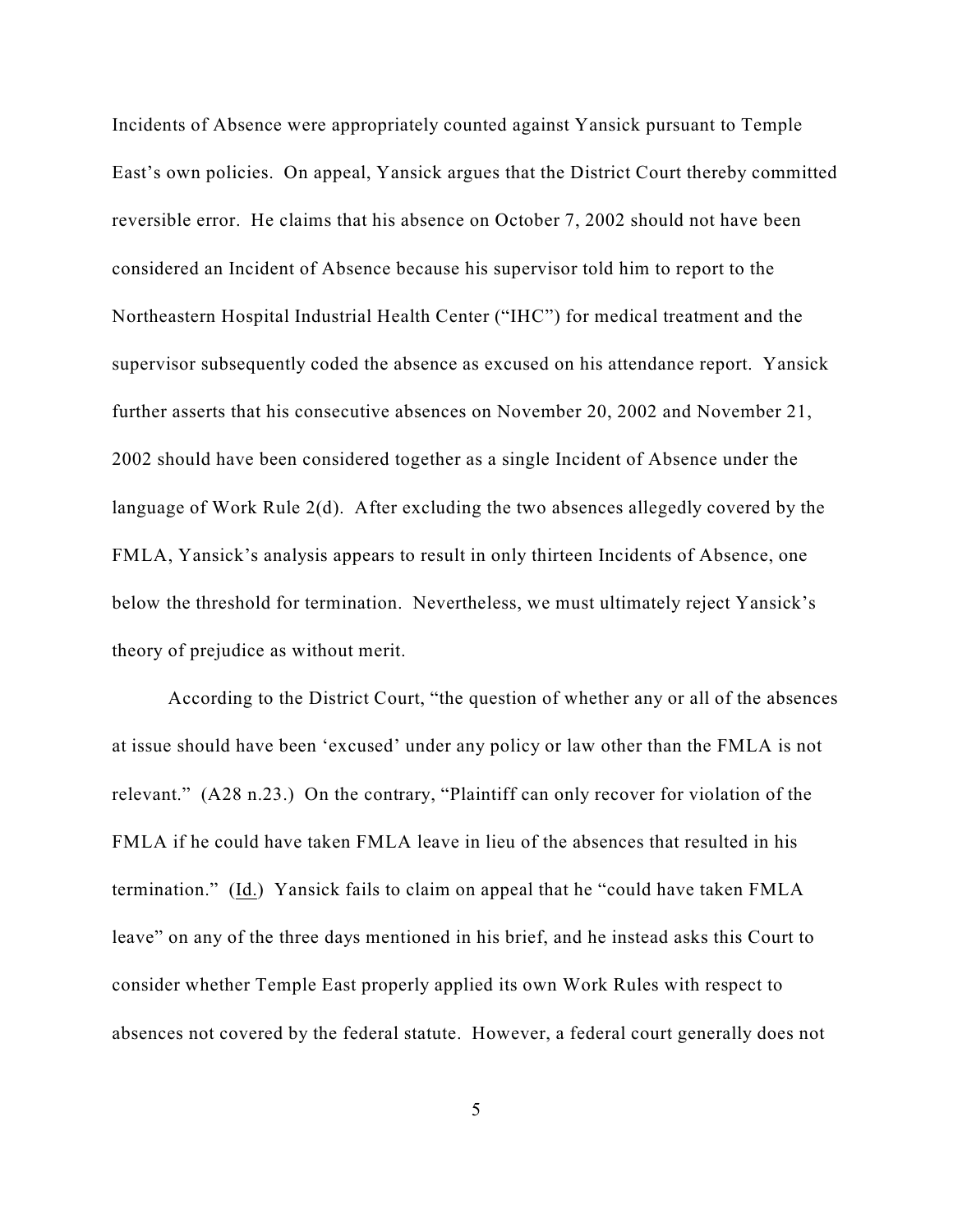"sit as a super-personnel department that reexamines an entity's business decisions." Brewer v. Quaker State Oil Ref. Co., 72 F.3d 326, 332 (3d Cir. 1995) (quotation omitted). Yansick, in turn, cites no prior judicial decision indicating that a wide-ranging examination of employment practices is generally required by the FMLA. As the District Court recognized, the Brannon decision merely found that the plaintiff satisfied the prejudice prong because of evidence showing that she would not have been terminated under her employer's attendance policy without either of her two FMLA-covered absences. Likewise, Yansick is incorrect to suggest that we somehow addressed the current issue in Conoshenti v. Pub. Service Electric & Gas Co., 364 F.3d 135 (3d Cir.  $2004$ ).<sup>5</sup>

We, however, need not resolve any questions of law in order to decide the current appeal. Instead, we find that Yansick's own factual assertions regarding the three absences lack any real support in the record.

 With respect to the October 7 absence, the IHC doctor actually cleared Yansick for light duty work, but he then failed to report to work for the remainder of his shift. The

 $\frac{1}{2}$  In his reply brief, Yansick contends that "the Incidents of Absence relied upon by the Hospital were pretextual, and not properly includable in a termination decision." (Appellant's Reply Br. at 3.) We, however, reject this last-minute contention as waived because it was not raised in his opening brief. See, e.g., Kost v. Kozakiewicz,, 1 F.3d 176, 182 & n.3 (3d Cir. 1993). We further observe that the allegation is not supported by any citation to specific evidence of pretext in the record. On the contrary, Temple East evidently treated an individual who demonstrated an extensive pattern of absenteeism with a great deal of patience and leniency.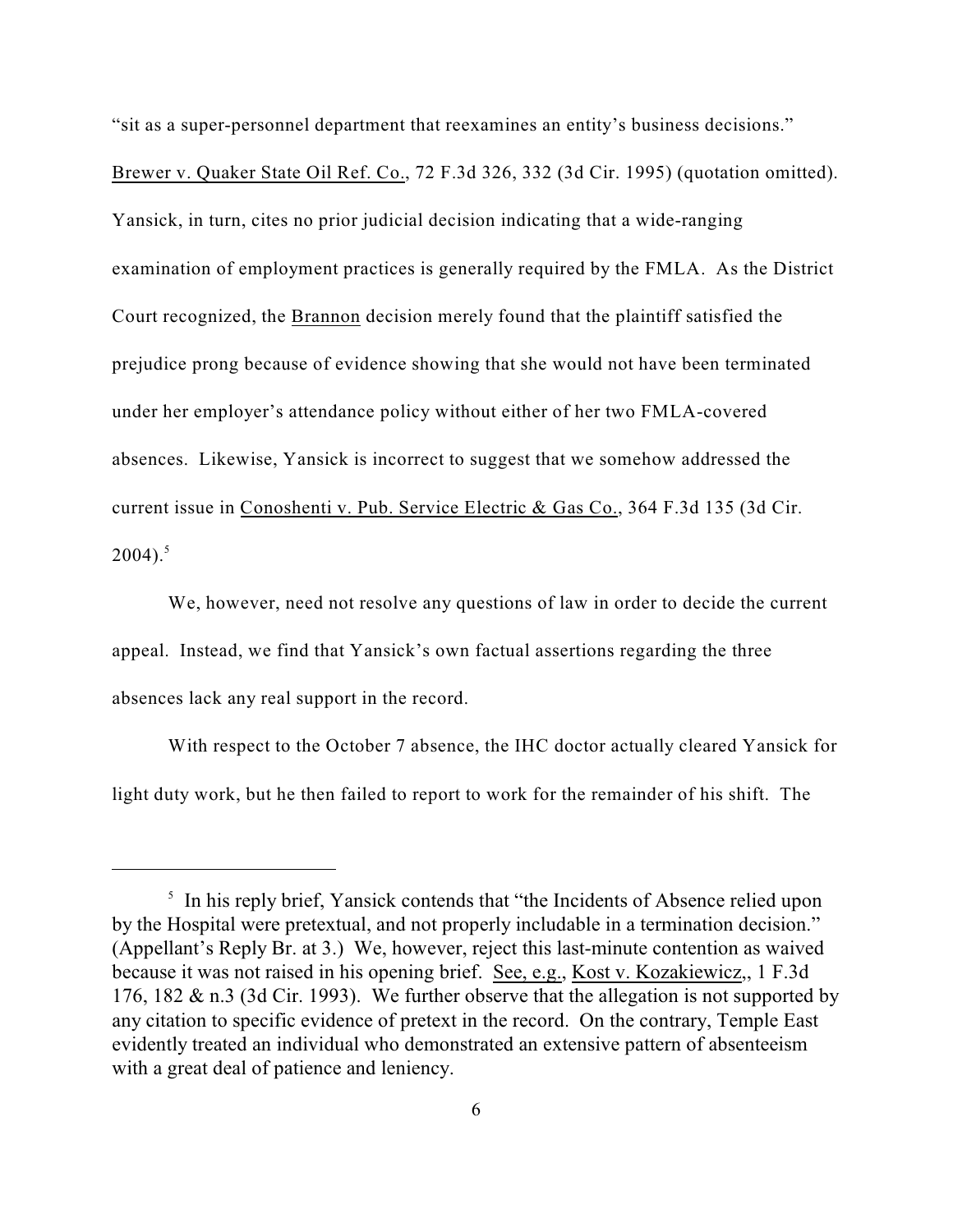supervisor likewise indicated in her deposition testimony that she always considered the October 7 absence as unexcused, and she further characterized the notation to the contrary as a simple error on her part. Accordingly, the October 7 absence was included in the first disciplinary report issued in December 2002 on account of Yansick's excessive absenteeism.

 Yansick does not dispute that he incurred absences on November 20 and November 21. He does argue that Work Rule 2(d) requires consecutive absences to be counted as a single Incident of Absence. Temple East points out that he never previously raised this contractual theory, either in his disciplinary and grievance proceedings or over the course of the litigation in the District Court. In any case, his argument appears inconsistent with the language of the Work Rule. Work Rule 2(d) provides that "four (4) or more consecutive days of absence will be counted as four (4) Incidents of Absence." (A53.) The passage simply means that the employer will treat *four or more* consecutive absences as *no more* than four Incidents of Absence. For instance, an employee with six consecutive absences will still only have four Incidents counted against him. Given the specific language used, it is incorrect to claim "that two consecutive days are meant to count as a single Incident of Absence." (Appellant's Br. at 19.)

In the end, there is no genuine issue of material fact with respect to whether the October 7, November 20, and November 21 absences were properly considered as three separate Incidents of Absence under Temple East's Work Rule 2(d). Because there were